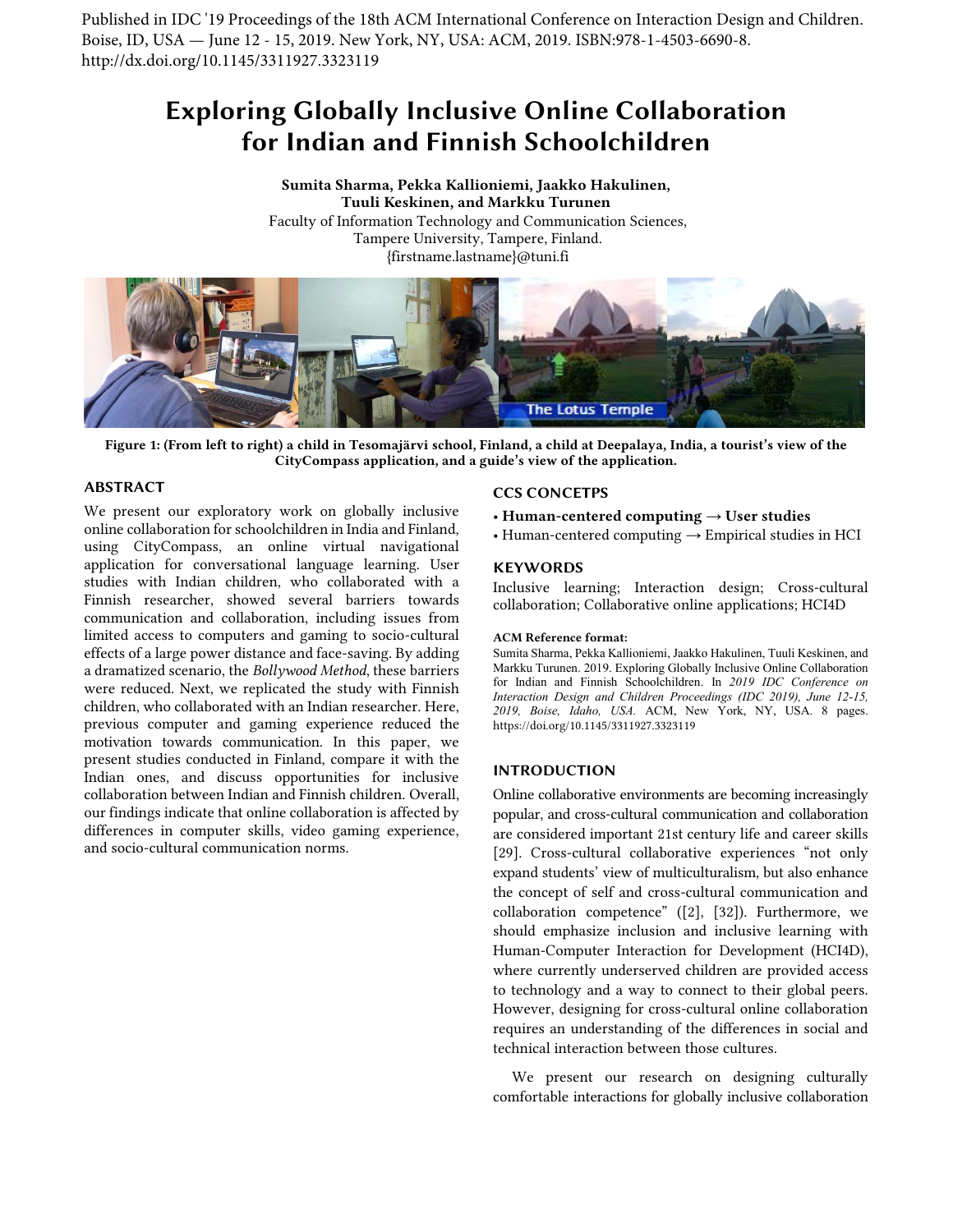$([11], [12], [26])$  $([11], [12], [26])$  $([11], [12], [26])$  $([11], [12], [26])$ . We started by studying two uniquely different cultures, Indian and Finnish. Schoolchildren in both countries used CityCompass, an application for collaborative language learning using wayfinding tasks, with a researcher from the other country, and communicated in English. Both Indian and Finnish children usually learn English as a second language in schools. In India, English is seen as an important skill for employability and improving socio-economic status; a key for success [\[4\].](#page-6-4) In Finland, English is considered a key to globalization in business and science, and it is the *lingua franca* for online and TV media, as well as rock and pop music [\[28\].](#page-6-5)

Being the first research study of its kind involving Indian and Finnish children for collaborative tasks, we started with child-researcher pairs rather than child-child to understand the challenges that arise and to avoid negative experiences or misunderstandings among the children. Children from the Deepalaya Learning Center Sanjay Colony in New Delhi, India, collaborated with a Finnish researcher [\[26\],](#page-6-3) and children from the Tesomajärvi school in Tampere, Finland, collaborated with an Indian researcher. Deepalaya caters to children from underprivileged communities living in Delhi slums and thus the Indian children had very little to no computer experience. Tesomajärvi is a public school in Tampere, which children from the neighboring area attend, primarily from the middle-income households.

In total, four user studies were conducted. In the first two studies, children from the Deepalaya collaborated with the Finnish researcher [\[26\].](#page-6-3) Findings from study 1 showed several challenges towards communication. Therefore, the Bollywood Method [\[1\]](#page-6-6) was applied in study 2 to create sense of urgency in the gameplay. We postulated that the sense of urgency would overcome face-saving, one of the socio-cultural barriers towards communication, and thus encourage collaboration.

In the Bollywood Method, participants are presented with a dramatized scenario that requires them to take on the role of a character with a specific goal. It was devised by Chavan [1], while conducting usability studies with Indian adults, where participants would be overly polite and not provide any negative feedback. This behavior was largely due to the socio-cultural norms that dictate communication [\(\[6\],](#page-6-7) [\[31\]\)](#page-7-2). In study 2, with the addition of the Bollywood Method, children overcame the socio-cultural and interactional challenges towards collaboration [\[26\].](#page-6-3)

In study 3 (similar to study 1), children from the Tesomajärvi public school in Tampere collaborated with the Indian researcher. In this study, we observed that Finnish children treated the application like a game and started to explore it without waiting to talk to the researcher. This also reduced the need for communication and collaboration. Lastly, in study 4, the Bollywood Method was applied with Finnish children (similar to study 2). Study 1 and 3 provide a baseline for evaluations with the Bollywood Method, that was applied to the procedure in study 2 and 4 (please refer to Table 1 for a summary of the studies).

In this paper, we explore the potential of the Bollywood Method to improve collaboration and encourage communication for cross-cultural online learning. We observed differences between Indian and Finnish children using CityCompass. However, with the introduction of the Bollywood Method, the collaborative behaviors of the two groups of children became similar. This paper is organized as follows: we first summarize the related work in the field and describe the CityCompass application. Then, we present the study methodology and compare findings from all the four studies in the results. Finally, we discuss opportunities for Indian and Finnish children to collaborate using CityCompass and our future work towards globally inclusive collaborative applications.

# RELATED WORK

Globally inclusive learning paradigms that promote collaboration among children from various countries and with different cultural and socio-economic backgrounds are not well studied. There is extensive research on applications to promote learning for underprivileged Indian children: Kam et al.'s work on designing digital games for English language learning on mobile phones [\(\[13\],](#page-6-8) [\[14\],](#page-6-9) [\[15\],](#page-6-10) [\[16\],](#page-6-11) [\[18\]\)](#page-6-12), several speech-based English language learning applications [\(\[19\],](#page-6-13) [\[22\]\)](#page-6-14), and the 'Hole in the Wall' studies [\(\[21\],](#page-6-15) [\[23\],](#page-6-16) [\[24\]\)](#page-6-17). However, connecting Indian children and their developed-world peers has not been studied.

Several studies on cross-cultural online collaboration in human-computer interaction have already shown that culture subtly guides interaction and communication [\[31\].](#page-7-2) Of note is the social attributes of a large *power distance* [\(\[5\],](#page-6-18) [\[6\],](#page-6-7) [\[31\]\)](#page-7-2). In societies with a large power distance, where there is an expectation and acceptance of unequal social status or power distribution, communication is usually initiated by an authority. We observed this phenomenon in study 1 (with Indian children) as the children preferred to confirm their actions, while using the application, before proceeding. Furthermore, the concept of *face-saving*, where the credibility and reputation of neither the child nor the teacher should be threatened [\[31\],](#page-7-2) is observed in school settings. It is important to consider the consequences of face-saving on motivation towards learning. For example, DiSalvo et al. [\[3\]](#page-6-19) observed that young African American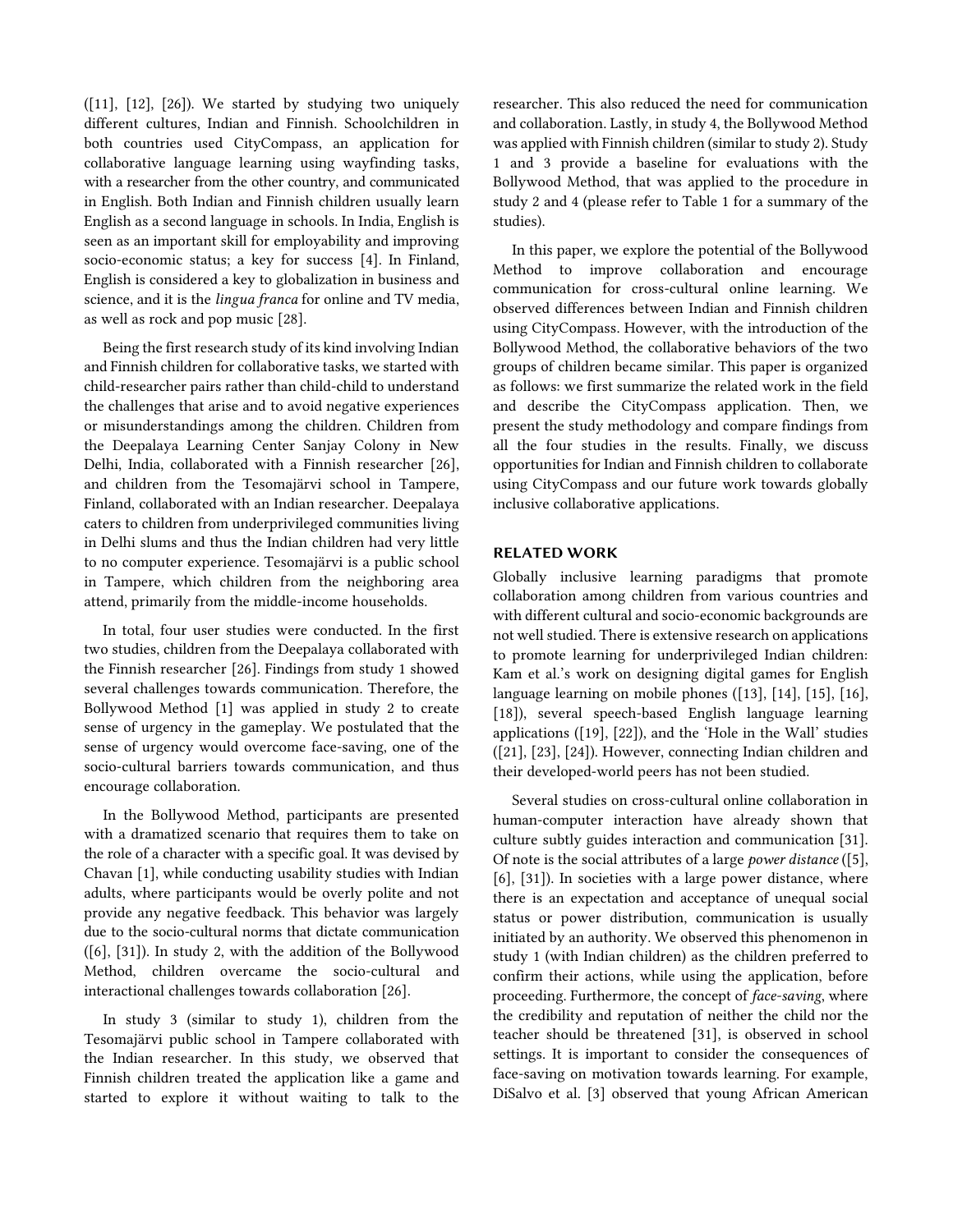adults used face-saving methods to navigate around their parents' or peers' expected attitude towards learning. This is because the socially accepted attitude towards technical education – not wanting to be computer geeks – was contrary to their own preferences. We note here that facesaving is a universal social phenomenon. For example, Juvonen [\[8\]](#page-6-20) observed that both Finnish and American adolescents preferred to convey socially acceptable and approved reasons for their academic failures in order to save-face. From the perspective of learning in the classroom environment, we therefore consider two main aspects of culture – *power distance* and *face-saving*.

The other challenge towards inclusive cross-cultural collaborations is the variation in access to and experience of technology. In our work, we are look at overcoming barriers towards collaboration and increasing interaction and communication between participants from different cultures [\[26\].](#page-6-3) Cultural and social norms have an inherent influence on communication, and therefore, any challenges that arise need to be addressed.

# The Bollywood Method

The Bollywood Method was developed by Chavan [1] while conducting usability studies with Indian adults, who would hesitate in giving any kind of negative feedback. They would also not share, or down-play, the problems they faced with the system being tested. Therefore, she would present participants with a specific role in a dramatized scenario and then ask them to complete a task. Studies with non-tech *savvy* Indian users have shown that the Bollywood method overcomes cultural inhibitions allowing users to communicate more openly and provide critical feedback [\[1\].](#page-6-6) In our previous work using CityCompass (study 1 and 2), we saw that the Bollywood Method was also affective with Indian children [\[26\],](#page-6-3) therefore, we decided to explore this method to our work in Finland.

## METHODOLOGY

# **CityCompass**

The CityCompass, which was used in all four user studies with a similar procedure, is a web-based language learning application that supports remote collaboration for exploring 360-degree panoramic views of a city, with established pedagogical benefits [\(\[9\],](#page-6-21) [\[10\],](#page-6-22) [\[11\],](#page-6-1) [\[12\],](#page-6-2) [\[25\],](#page-6-23) [\[26\]\)](#page-6-3). It allows people from different countries to collaborate online using only a laptop with an internet connection. In CityCompass, two users, a tourist and a guide, work collaboratively to navigate a pre-defined route to reach a specific destination. The route consists of a sequence of 360 degree panoramas of an actual city, of Tampere or New

Delhi in our studies. The tourist's view has green arrows to select possible exits, as shown i[n Figure 1.](#page-0-0) The correct green arrow takes both participants forward, to the next panorama. Selecting the wrong green arrow leads them to a dead-end, which requires the tourist to describe an image of the city that they see and the guide to select the right one from four options. The guide's view has the actual route marked by a blue line, as shown in [Figure 1.](#page-0-0) Each panorama contains several audio-visual informative hints about certain landmarks, called hotspots, played on mouse hovers (also shown i[n Figure 1,](#page-0-0) the text in the blue bar reads – The Lotus Temple). Each user has their own panoramic view with which they can interact freely. The tourist and guide have to communicate and collaborate to select the right green arrows to move the game forward.

# Procedure

We followed the same procedure in all the studies, with the exception of adapting the Bollywood Method in study 2 (Indian children) and study 4 (Finnish children). A session started with the moderator providing a brief description of the CityCompass, the user study, and explaining the task. Participants were asked to read the CityCompass instruction screen aloud and to practice panning the panorama and clicking on the image of the green arrow. Participants were also told that there is no time limit for completing the task. All participating children acted as *tourists* and the researchers were the *guides*. Each participant completed the wayfinding task only once and participated in only one study (between-subjects design).

After finishing the task, participants answered a short questionnaire and a semi-structured interview about their experience of the system. Demographical data was collected before the session started and was self-reported by the participants. The setup consisted of a laptop with a mouse, an internet connection, and headphones with a microphone for the conversation. In study 1 and study 2, the city of Tampere was explored using the CityCompass, and the Indian researcher moderated the sessions at Deepalaya whereas the Finnish researcher connected from Tampere.

In study 3 and study 4, the city of New Delhi was explored using the CityCompass, and the Finnish researcher moderated the sessions at Tesomajärvi whereas the Indian researcher connected from a different classroom at the same school. Study 3 ensured consistency with the study 1, and study 4 with study 2. Therefore, it is possible to compare all the four studies. To validate the applicability of the Bollywood Method to Finnish participants, in study 4 a dramatized story, similar to that of study 2, was added at the beginning of the task. The story in Hindi, Finnish, and English is shown in [Figure 2.](#page-3-0)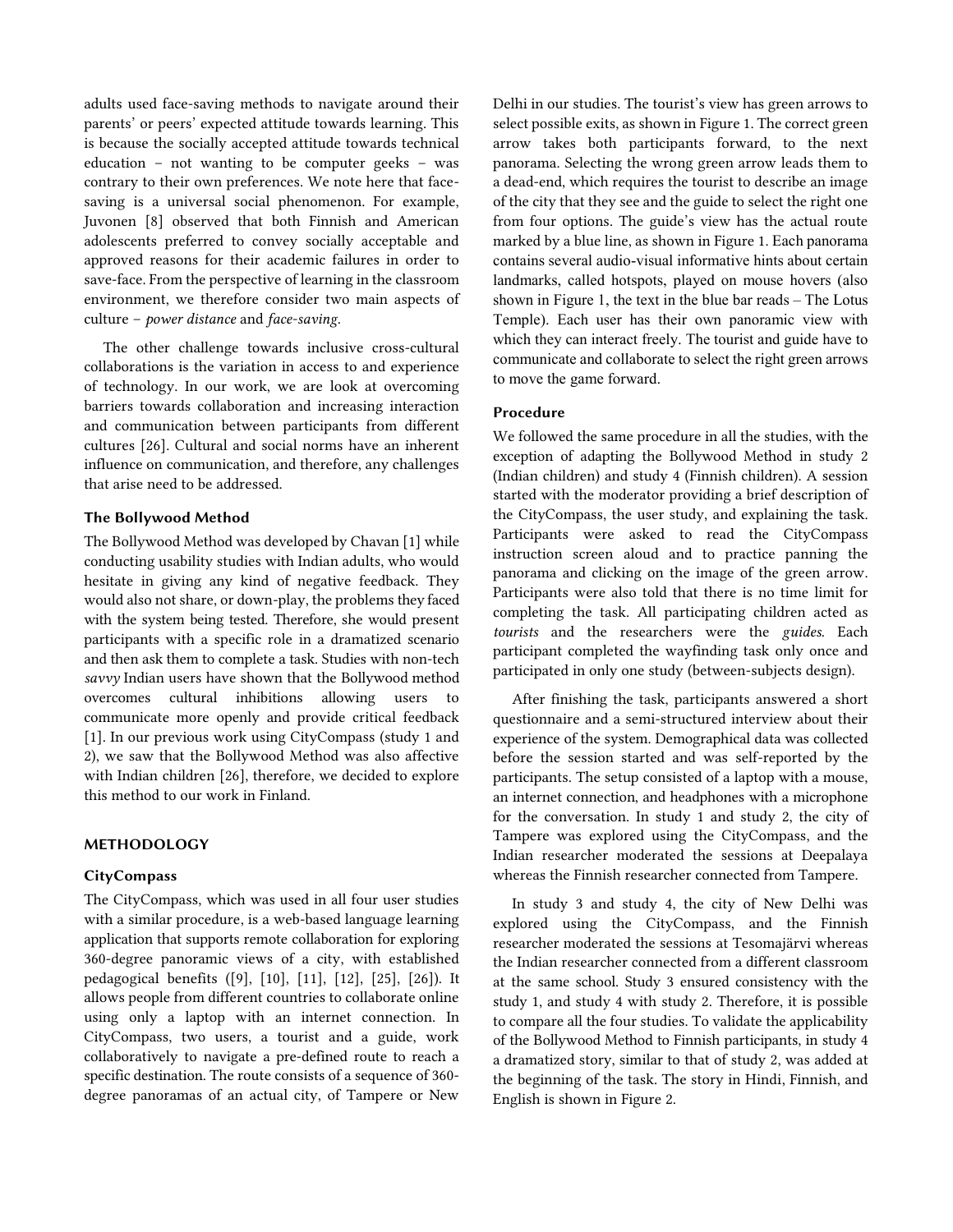आप तामपेरे शहर में अपनी कक्षा और टीचर कें साथ एक स्कूल टी्प पे गए हैं। घूमते-घूमते आप एक अ़न्जान जगह पर अपने साथीयों से अलग हो गये। अब आपको रेलवे स्टेशन से अपना रास्ता ढूूँढते हुए जल्दी-जल्दी अपने साथीयों से लाकुनतोरी मार्केट में मिलना है, इससे पहले कि वो वहाँ से चले जाँए। खुशकिसमती से, एक नागरिक आपको रास्ता ढूँढने में मद्दत करने को तैयार हैं। आइए चलतें हैं।

*Olette saapuneet luokkaretkelle Delhiin, Intiaan. Olet kadottanut muun ryhmän ja olet eksyksissä vieraassa kaupungissa. Sinun täytyy löytää tiesi nopeasti Baha'i-temppelille, josta ryhmä siirtyy bussilla kohti seuraavaa kohdetta. Perille sinut neuvoo paikallinen, joka tietää oikean reitin. Sitten menoksi!*

*You are on a school trip in [city] with your class and the teacher. Somewhere along the way, you got lost from the rest of the group and you are alone in an unknown place. You have to find your way from [start] to [goal] quickly before your group leaves the [goal]. Fortunately, one of the locals has agreed to help you to find your destination. Let's go!*

### <span id="page-3-0"></span>Figure 2: The Bollywood story in Hindi, Finnish, and English.

## **Participants**

Table 1 shows the participant demographics from the four user studies. For all studies, the average participant ages were 11–12. 25 Indian children participated in study 1, and 22 Indian children in study 2. In the latter, the participants had little to no computer or gaming experience. Several of these participants were taking computer classes at Deepalaya including learning how to use MS Word, MS Paint, and MS Excel. In study 3, 19 Finnish children were recruited from grade 3 of the Tesomajärvi school with 5.5 years of computer experience on average and 3 years of English language classes. 18 out of the 19 participants had a computer at home; 14 of them played games regularly and 4 occasionally. In study 4, there were 6 participants from

the Tesomajärvi school. Study 4 was cut short due to the drastic difference observed in task times.

## RESULTS

[Figure 3](#page-3-1) shows the average task completion times of the participants in the four user studies. We observed large differences in the overall task times between the Indian (study 1: *M*=34 minutes, *SD*=14.7) and Finnish (study 3: *M*=10 minutes, *SD*=4.4) participants. An independent samples t-test revealed a statistically significant difference between study 1 and 3: t<sub>29.361</sub>=7.272, p=0.000. Despite contextual differences between the cities in the tasks, they cannot explain the considerable contrast in the task times.

Even with the clearly different overall task times, there were no statistically significant differences in the number of dead-ends between the Indian (study 1: *M*=2.9, *SD*=2.8) and Finnish (study 3: *M*=2, *SD*=1.9) participants. Finnish participants, however, panned the virtual view more per minute (study 1: *M*=5.6, *SD*=2.7; study 3: *M*=12.2, *SD*=4.7; t42=-5.917, *p=*0.000) and activated more hotspots per minute than their Indian counterparts (study 1: *M*=2, *SD*=0.9; study 3: *M*=3.6, *SD*=1.3; t28.934=-4.521, *p*=0.000). This can be attributed to their previous computer experience that increased their interaction confidence.

Comparing the Finnish participants (study 3) and Indian participants with Bollywood Method (study 2) shows statistically significant differences between the task times (study 2: *M*=24 minutes, *SD*=8.4; study 3: *M*=10, *SD*=4.4; t32.507=-6.689, *p=*0.000), hotspots activated per minute (study 2: *M*=2.2, *SD*=1.0; *M*=3.6, *SD*=1.3; t33.845=3.828, *p*=0.000), and pans per minute (study 2: *M*=7.8, SD=3.9; study 3: *M*=12.2, *SD*=4.7; t35.035=3.298, *p*=0.002).

|                                                  | Study 1<br>Indian<br>Children | Study 2<br>Indian<br>Children<br>$+$ BM* | Study 3<br>Finnish<br>Children | Study 4<br>Finnish<br>Children<br>$+$ BM* |
|--------------------------------------------------|-------------------------------|------------------------------------------|--------------------------------|-------------------------------------------|
| Number of Participants<br>(Male, Female)         | 25 (M4, F21)                  | 22 (M9, F13)                             | 19 (M9, F10)                   | 6 (M3, F3)                                |
| Mean Age in Years (SD)                           | 11 (SD 2)                     | 12 (SD 2)                                | 12 (SD 1)                      | 12 (SD 1)                                 |
| Mean Years Studying<br>English (SD)              | 5(SD3)                        | 4(SD3)                                   | 3 (SD 0)                       | 3 (SD 0)                                  |
| Mean Months studying<br>Computers in School (SD) | 7(SD8)                        | 9 (SD 18)                                | 66 (SD 12)                     | 62(SD16)                                  |
| First time computer users                        | 3                             | 11                                       | $\theta$                       | $\theta$                                  |
| Participants with<br>computer at home            | $\overline{2}$                | $\mathbf{1}$                             | 18                             |                                           |
| Participants with gaming<br>experience           | 11                            | 1                                        | 14                             |                                           |



Table 1: Participant demographics for the four user studies (\*Bollywood Method).

<span id="page-3-1"></span>Figure 3: Task times (in minutes) for the four studies.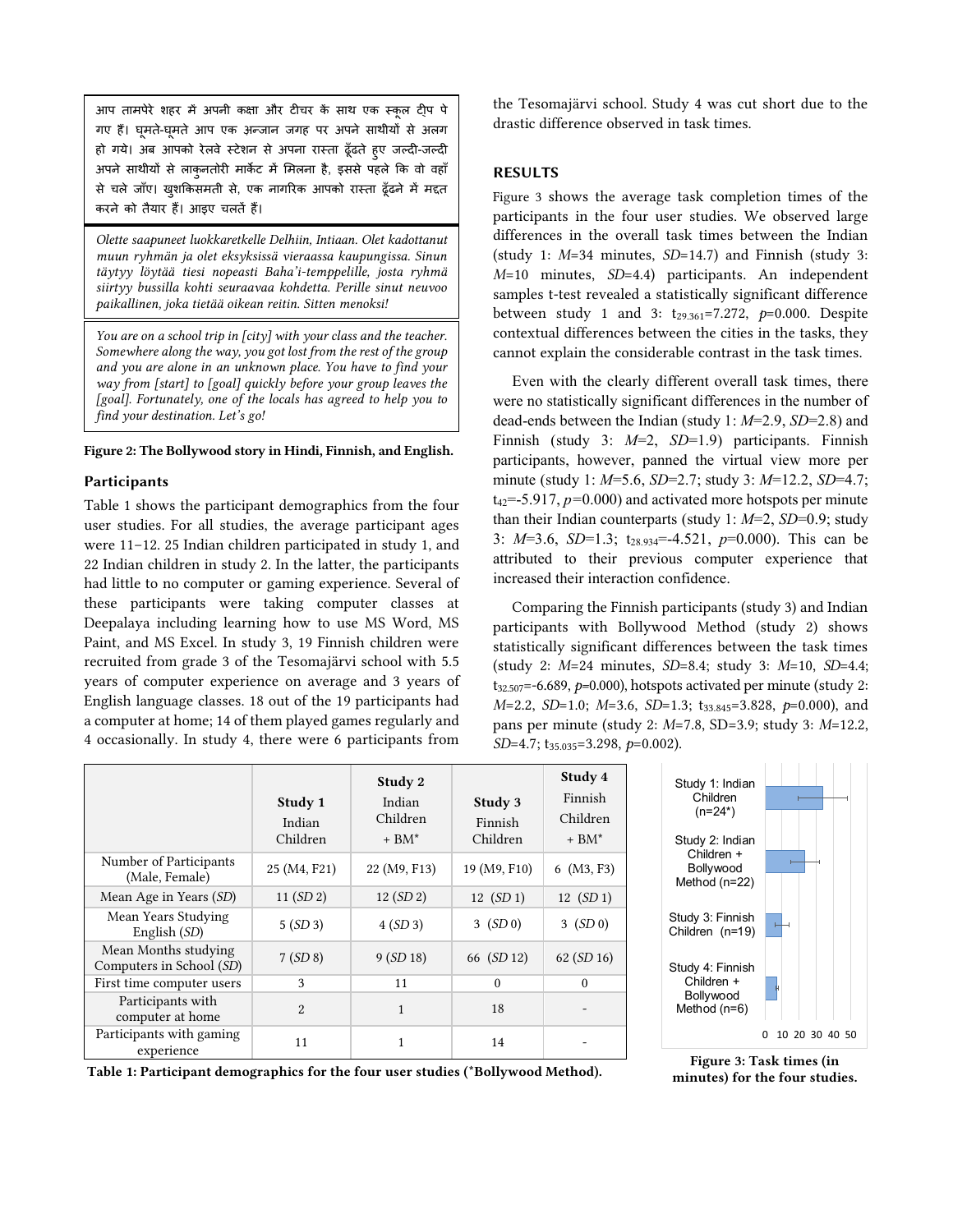Although the task times remain considerably different, the mean difference in task times between the Indian and Finnish participants (study 1 and study 3) was 24 minutes. The difference in task times between the Finnish and Indian participants with the Bollywood Method applied (study 3 and study 2) was 14 minutes. We acknowledge that the task times for the Indian participants also include the time taken to learn how to use a computer.

[Figure 4](#page-4-0) shows the average user experiences given by the children in three of the studies (1–3). Most of the ratings show a positive experience (>4) of using the application. It is interesting to note the differences between the Indian and Finnish participants to three questions; (a) "*Using the application is fast"*: even with a much larger overall time between the Indian and the Finnish participants, the Indian participants found the pace of the application comfortable possibly due to their low computer and gaming experiences. (b) "*I believe I learned while using the application"*: Finnish participants rated the learning lower, possibly because of their previous computer and gaming experiences. (c) "*The hints offered by the application are annoying"*: typical Indian pedagogy encourages pupils to learn by verbal repetition, especially in language learning, whereas in Finland, the emphasis is on interaction and social skills.

## DISCUSSION

Previous studies on cross-cultural online collaboration already show that culture subtly guides interaction and communication [\[31\].](#page-7-2) We believe that online pedagogies for schoolchildren are influenced by their cultural backgrounds and their level of computer experience and access. Our research uncovered several differences that affect collaboration between the two uniquely different cultures, Indian and Finnish. We identified those as differences in social communication and computer experience.

In our first study, we observed that Indian children displayed a need for authoritative confirmation and reluctance to answer negatively to the Finnish researcher. We attribute this to the universal phenomena of *face-saving* in schools and other learning environments [\(\[2\],](#page-6-0) [\[8\],](#page-6-20) [\[17\],](#page-6-24) [\[31\]\)](#page-7-2). Moreover, Asian cultures also exhibit a large *power distance*, where authority figures must not be contradicted. For collaboration, this puts the onus of communication on the authority figure. Additionally, technology access and exposure also played a role towards the collaboration.

Adapting the Bollywood Method from Indian adults [\[1\]](#page-6-6) to children and from usability evaluations to cross-cultural online collaboration, in the second study, we added a scenario around the wayfinding task, creating a sense of urgency. The scenario was provided in plain text form, just before the pupils started using the application. This sense of urgency provided (a) game-like elements that reduced the implicit focus on using a computer and (b) a socially acceptable 'face' for participants to critique and contradict authority figures, thereby reducing the *power distance*. Therefore, adapting the Bollywood Method to the CityCompass created a socially acceptable and comfortable environment for cross-cultural collaboration [\[31\].](#page-7-2) They have a sense of urgency to finish the task and reach the goal.



<span id="page-4-0"></span>Figure 4: Average UX ratings from the three user studies.

In the third study, we observed that Finnish children considered CityCompass to be a game, which brought in a sense of urgency. This attitude towards online applications, even those for learning, potentially arises from the participants' previous computer and gaming experiences. Adapting the Bollywood Method to Finnish children in the fourth (short) study, showed similar outcome as that of the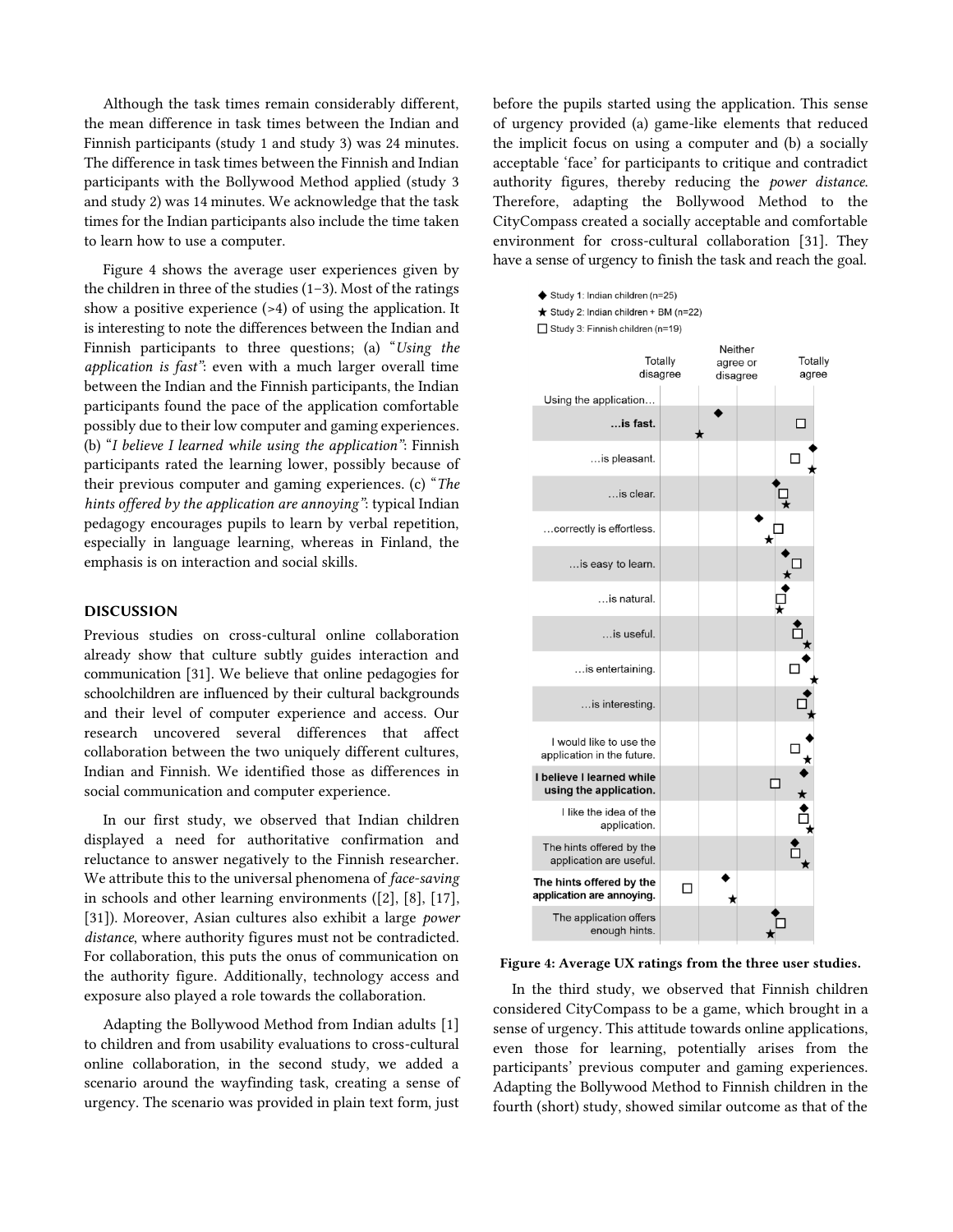study with Indian children with the Bollywood Method – that is, the sense of urgency increased even further. However, in this case, the communication and collaboration was further limited. Therefore, the fourth study was cut short to identify ways to improve communication and collaboration for Finnish participants. This is in direct contrast to what is desirable for the Indian participantsincreasing game-like elements to encourage collaboration. Overall, the Bollywood Method shows versatility as when applied to both the Finnish and Indian cultures, it influenced game-play behaviors.

In the present work, we applied the Bollywood Method by presenting a dramatized scenario before the task. The scenario needs to match the application domain, be appropriate for the participant's culture, and be relatable for the participant even if overtly dramatic [\[1\].](#page-6-6) Our story was developed based on interactions with participants in the first study, who found it strange and shocking that the panoramas in the CityCompass are of an actual city and not images (like realistic paintings). Upon further enquiry from the teachers at Deepalaya, we learnt that pupils did not travel outside of Delhi for school trips, or with their families, unless it was to their village. We understand that the scenario might not seem overly dramatic, especially from a western perspective, where schoolchildren travel on group trips lasting several days. This is also common in (expensive) private Indian schooling. But given the socioeconomic background of families of children at Deepalaya, (children attend free government schools and go to Deepalaya for remedial classes), this scenario is fairly shocking. However, the "dramatic-ness" of the story for Finnish pupils was not studied.

Finnish participants collaborated with a sense of urgency to reach the goal as quickly as possible rather than focus on collaboration. Indian participants had the opposite interaction behavior; they were risk-averse and requested multiple confirmations before clicking on a green arrow. By adding a dramatized story at the beginning of the task, a sense of urgency was created to improve communication and collaboration. We also validated the potential of the Bollywood Method with Finnish participants by using the same dramatized story, and observed similar results; Finnish participants took even more risks and less time. However, the best scenario for collaboration between Indian and Finnish children requires improvements in communication. Therefore, it would also be interesting to see whether the Bollywood Method could *reduce* the sense of urgency in Finnish participants by presenting a different scenario. This is especially desirable for participants who are either only interested in completing the wayfinding task as quickly as possible or prefer individual play, instead of

collaboration. Going forward, we plan to conduct a study with Finnish participants where we add a dramatized story to promote communication and collaboration. This can create a comfortable environment for Indian and Finnish children to collaborate, regardless of their computer and gaming experience and socio-cultural differences.

We note here that the cultural and social context of collaboration with a researcher may or may not be comparable with collaboration with a peer, as we observed the need for f*ace-saving* and authoritative social interaction. However, we argue that our results should easily extend to peer-collaboration due to the universality of face-saving, also among peers [\(\[3\],](#page-6-19) [\[8\],](#page-6-20) [\[31\]\)](#page-7-2). Moreover, in typical learning environments, the presence of an authoritative figure is almost always expected, and learners should be supported in both social situations – when collaborating with a peer or with an adult.

Our work contributes to the growing emphasis on developing educational applications that are globally collaborative and inclusive to children from underprivileged communities. Previous work in this domain includes the Granny in the cloud, where teachers across the world Skype into rural Indian classrooms [\[24\].](#page-6-17) However, globally collaborative one-on-one interactions are not well studied. In this work, we showcased the potential of connecting children from different cultural and socio-economic backgrounds towards common learning goals. Overall, we believe our results can be extended to online learning systems aimed at cross-cultural collaborations to other domains and cultures, allowing children from different cultures and backgrounds to experience the globalized world we live in.

# **CONCLUSION**

Social communication and previous computer and gaming experience affect interaction styles in online learning environments; therefore, for cross-cultural collaborative interaction we recommend using the Bollywood Method, where tasks are rooted in dramatized scenarios. With our work, we are aiming to connect Indian and Finnish children for meaningful collaborative tasks with the CityCompass in the future. To do this, the differing communication styles of these child groups need to be brought closer to each other. As presented in this paper, we have successfully encouraged Indian children to communicate by applying the Bollywood Method to create a sense of urgency. Going forward, we will study whether the method could be used to, in turn, reduce the sense of urgency in Finnish children with a different scenario, but with the same goal to encourage communication.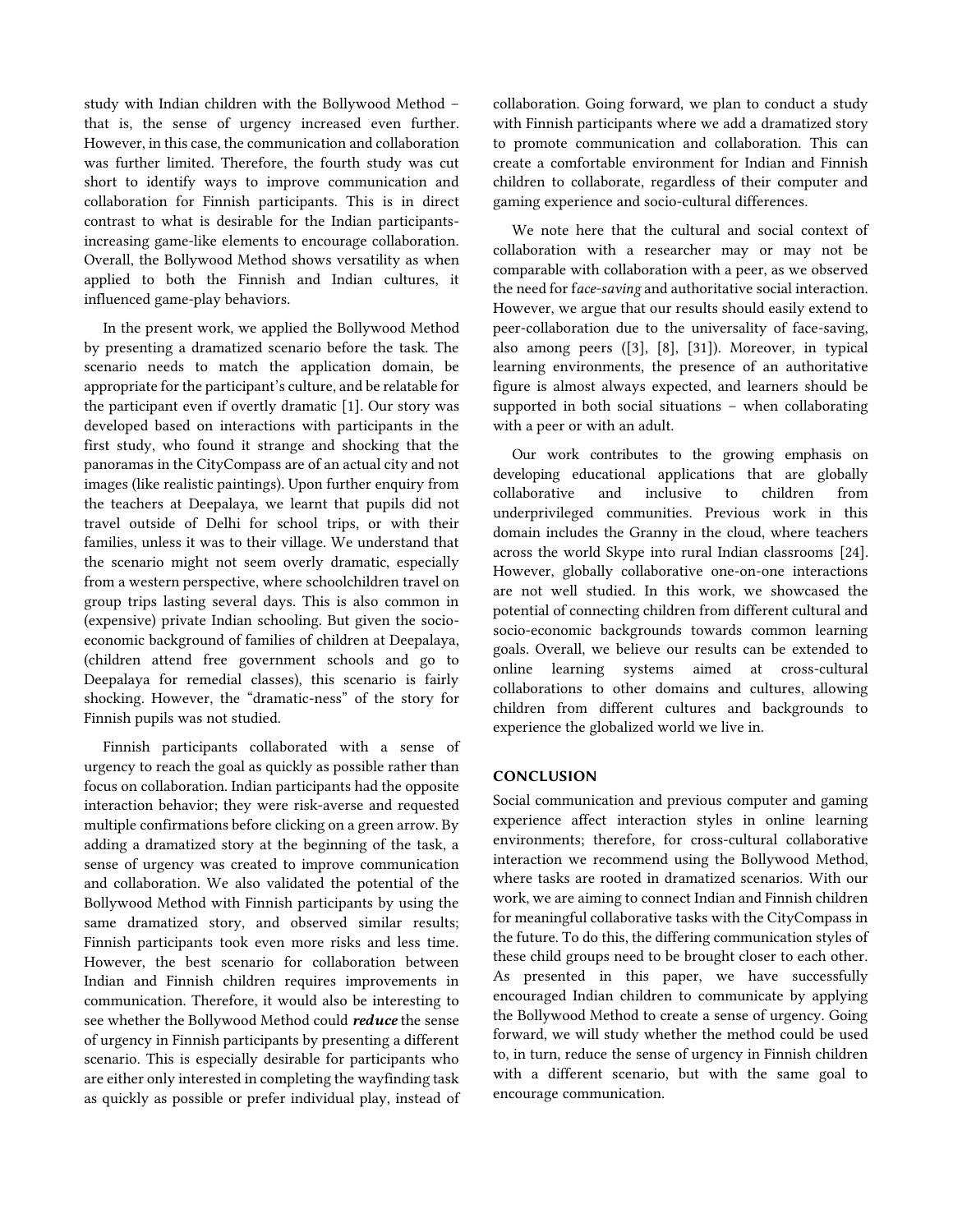## ACKNOWLEDGEMENTS

We warmly thank all the children from Deepalaya and Tesomajärvi School who participated in our work. We also thank Laura Pihkala-Posti for setting up the evaluation sessions and for the co-development of the CityCompass application.

# SELECTION AND PARTICIPATION OF CHILDREN

Studies in India started with a signed consent from Deepalaya HR and by giving detailed presentations to the teachers. Pupils were selected with the help of their teachers on a volunteer basis and were informed that they could stop participating at any time. Similarly, pupils at Tesomajärvi were recruited with the help of their teachers and consent was taken from their parents prior to the study. All pupils participated in a classroom in their school and during their school day.

## REFERENCES

- <span id="page-6-6"></span>[1] Apala L. Chavan. 2005. Another culture, another method. In *Proceedings of the 11th International Conference on Human-Computer Interaction*. 21(2).
- <span id="page-6-0"></span>[2] Lauren Cifuentes and Karen L. Murphy. 2000. Promoting multicultural understanding and positive self-concept through a distance learning community: Cultural connections. *Educational Technology Research and Development*, 48 (1), 69-83
- <span id="page-6-19"></span>[3] Betsy DiSalvo, Mark Guzdial, Amy Bruckman & Tom McKlin. 2014. Saving Face While Geeking Out: Video Game Testing as a Justification for Learning Computer Science, *Journal of the Learning Sciences*, 23:3, 272-315. Doi:10.1080/10508406.2014.893434
- <span id="page-6-4"></span>[4] David Faust and Richa Nagar. 2001. Politics of Development in Postcolonial India: English-Medium Education and Social Fracturing. *Economic and Political Weekly*, India, 2878-2883.
- <span id="page-6-18"></span>[5] Greet Hofstede. 1983. National cultures in four dimensions: A research-based theory of cultural differences among nations. *International Studies of Management & Organization*, 46-74.
- <span id="page-6-7"></span>[6] Geert Hofstede, Gert Jan Hofstede, and Michael Minkov. 2010. Cultures and Organizations: Software of the Mind. Revised and Expanded 3rd Edition. New York: McGraw-Hill.
- [7] Lilly Irani, Janet Vertesi, Paul Dourish, Kavita Philip, and Rebecca E. Grinter. 2010. Postcolonial computing: a lens on design and development. In *Proceedings of the SIGCHI conference on human factors in computing systems (CHI'10)*. ACM, New York, NY, USA, 1311-1320. Doi:10.1145/1753326.1753522
- <span id="page-6-20"></span>[8] Janna Juvonen. 2000. The social functions of attributional face-saving tactics among early adolescents. *Educational Psychology Review*, 12: 1, 15-32.
- <span id="page-6-21"></span>[9] Pekka Kallioniemi, Jaakko Hakulinen, Tuuli Keskinen, Markku Turunen, Tomi Heimonen, Laura Pihkala-Posti, Mikael Uusi-Mäkelä, Pentti Hietala, Jussi Okkonen, and Roope Raisamo. 2013. Evaluating landmark attraction model in collaborative wayfinding in virtual learning environments. In *Proceedings of the 12th International Conference on Mobile and Ubiquitous Multimedia (MUM '13).* Article 33, doi: 10.1145/2541831.2541849
- <span id="page-6-22"></span>[10] Pekka Kallioniemi, Pekka, Laura-Pihkala Posti, Jaakko Hakulinen, Markku Turunen, Tuuli Keskinen and Roope Raisamo. 2015. Berlin Kompass: Multimodal Gameful Empowerment for Foreign Language Learning. *Journal of Educational Technology Systems*, 43(4), 429-450.
- <span id="page-6-1"></span>[11] Pekka Kallioniemi, Sumita Sharma, Jaakko Hakulinen, and Markku Turunen. 2016. Collaborative Conversational Language Learning with CityCompass. In *Proceedings of the 15th International Conference on Interaction Design and Children* (IDC'16). ACM, New York, NY, USA, 672-675. DOI: <https://doi.org/10.1145/2930674.2938612>
- <span id="page-6-2"></span>[12] Pekka Kallioniemi, Sumita Sharma, and Markku Turunen. 2016. CityCompass: A Collaborative Online Language Learning

Application. In *Proceedings of the 19th ACM Conference on Computer Supported Cooperative Work and Social Computing Companion* (CSCW '16 Companion). ACM, New York, NY, USA, 94-97. DOI: <https://doi.org/10.1145/2818052.2874334>

- <span id="page-6-8"></span>[13] Mathew Kam, Divya Ramachandran, Varun Devanathan, Anuj Tewari, and John Canny. 2007. Localized iterative design for language learning in underdeveloped regions: the PACE framework. In *Proceedings of the SIGCHI Conference on Human Factors in Computing Systems (CHI '07).* 1097-1106, doi:10.1145/1240624.1240791
- <span id="page-6-9"></span>[14] Mathew Kam, Vijay Rudraraju, Anuj Tewari, and John Canny. 2007. Mobile gaming with children in rural India: Contextual factors in the use of game design patterns. In *Proceedings of 3rd Digital Games Research Association International Conference*.
- <span id="page-6-10"></span>[15] Mathew Kam, Akhil Mathur, Anuj Kumar, and John Canny. 2009. Designing digital games for rural children: a study of traditional village games in India. In *Proceedings of the SIGCHI Conference on Human Factors in Computing Systems (CHI '09).* 31-40. Doi: 10.1145/1518701.1518707
- <span id="page-6-11"></span>[16] Mathew Kam, Aishvarya Agarwal, Anuj Kumar, Siddhartha Lal, Akhil Mathur, Anuj Tewari, and John Canny. 2008. Designing elearning games for rural children in India: a format for balancing learning with fun. In *Proceedings of the 7th ACM conference on Designing interactive systems (DIS '08).* 58-67. Doi: 10.1145/1394445.1394452
- <span id="page-6-24"></span>[17] Kyong-Jee Kim, and Curtis J. Bonk. 2002. Cross‐Cultural comparisons of online collaboration. *Journal of Computer‐Mediated Communication,* 8(1).
- <span id="page-6-12"></span>[18] Anuj Kumar, Anuj Tewari, Geeta Shroff, Deepti Chittamuru, Matthew Kam, and John Canny. 2010. An exploratory study of unsupervised mobile learning in rural India. In *Proceedings of the SIGCHI Conference on Human Factors in Computing Systems (CHI '10).* 743-752. Doi:10.1145/1753326.1753435
- <span id="page-6-13"></span>[19] Martha Larson, Nitendra Rajput, Abhigyan Singh, and Saurabh Srivastava. 2013. I want to be Sachin Tendulkar!: a spoken English cricket game for rural students. In *Proceedings of the 2013 conference on Computer supported cooperative work (CSCW '13).* 1353-1364. Doi:10.1145/2441776.2441928
- [20] Indrani Medhi. 2007. User-centered design for development. *ACM Interactions,* 14(4), 12-14.
- <span id="page-6-15"></span>[21] Sugata Mitra and Vivek Rana. 2001. Children and the Internet: experiments with minimally invasive education in India. *British Journal of Educational Technology,* 32(2), 221-232
- <span id="page-6-14"></span>[22] Sugata Mitra, James Tooley, Parimala Inamdar, and Pauline Dixon. 2003. Improving English pronunciation: an automated instructional approach. *Information Technologies & International Development,* 1(75).
- <span id="page-6-16"></span>[23] Sugata Mitra, Ritu Dangwal, Shiffon Chatterjee, Swati Jha, Ravinder S. Bisht, and Preeti Kapur. 2005. Acquisition of computer literacy on shared public computers: Children and the "Hole in the wall". *Australasian Journal of Educational Technology*, 21(3), 407-426.
- <span id="page-6-17"></span>[24] Sugata Mitra. 2009. Remote Presence: Technologies for 'Beaming' Teachers Where They Cannot Go. *Journal of Emerging Technologies in Web Intelligence*, 1(1), 55-59.
- <span id="page-6-23"></span>[25] Laura Pihkala-Posti, Pekka Kallioniemi, Mikael Uusi-Mäkelä, Pentti Hietala, Jaakko Hakulinen, Markku Turunen, Jussi Okkonen, Sanna Kangas, Roope Raisamo, and Tuuli Keskinen. 2014. Collaborative learner autonomy and immersion in embodied virtual language learning environment. In *World Conference on Educational Multimedia, Hypermedia and Telecommunications,* 1:1381-1390.
- <span id="page-6-3"></span>[26] Sumita Sharma, Pekka Kallioniemi, Tomi Heimonen, Jaakko Hakulinen, Markku Turunen, and Tuuli Keskinen. 2018. Overcoming socio-technical challenges for cross-cultural collaborative applications. In *Proceedings of the 17th ACM Conference on Interaction Design and Children* (IDC '18). ACM, New York, NY, USA, 325-336. DOI: https://doi.org/10.1145/3202185.3202730
- [27] Pia Sundqvist and Peter Wikström. 2015. Out-of-school digital gameplay and in-school L2 English vocabulary outcomes. *System*, 51, 65-76.
- <span id="page-6-5"></span>[28] Irma Taavitsainen and Päivi Pahta. 2003. English in Finland: globalisation, language awareness and questions of identity. English Today, 19, 04:3-15.